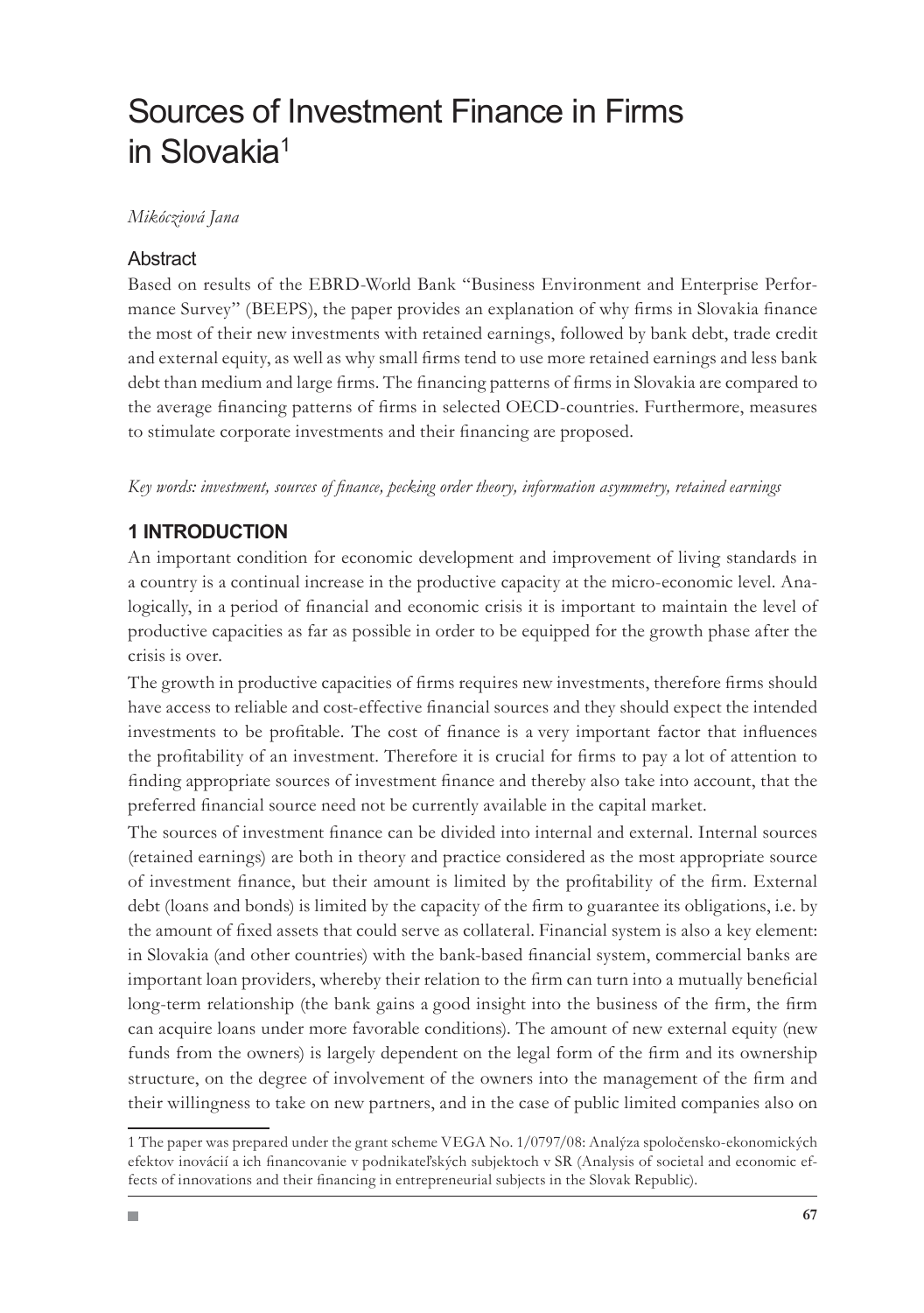the effectiveness of the stock market. Additionally, there are other alternative external sources of funds that are going to be discussed in the paper.

The first part of the paper explains the problem of information asymmetry and its impact on financial decision-making. The second part is aimed at the analysis of the structure of investment finance in firms in Slovakia and its comparison to the average of firms in selected OECD-countries, whereby the results of the EBRD-World Bank "Business Environment and Enterprise Performance Survey" (BEEPS) are used. In the third part measures to stimulate new corporate investments and to improve the conditions of their funding are proposed.

### **2 THE IMPACT OF INFORMATION ASYMMETRY ON INVESTMENT FINANCE**

From the point of view of a firm, different financial sources are not perfect substitutes<sup>2</sup>. This can also be concluded from the pecking order theory by Myers and Majluf (1984) and Myers (1984), according to which firms follow a certain pecking order when they need to raise new capital for their investments: they prefer internal financial sources and out of external sources they prefer debt over equity. The reason is information asymmetry between managers and potential investors<sup>3</sup>, who would require an inappropriately high rate of return. It follows, that profitable firms can fund the most of their investments with retained earnings, and less profitable or loss-making companies must rely more on external funds. Therefore more profitable firms are expected to have a lower leverage than less profitable or loss-making firms.

Because of information asymmetry, internal financial sources have several advantages over external sources from the point of view of the firm:

- managers need not disclose confidential information about the value of the existing assets or about the value of new investments;
- the firm can avoid external funds, which may be too expensive, because it would be too costly or even impossible for the firm to credibly inform potential investors, who could consider such an information to be not credible, purposive or distorted;
- the firm can avoid the so called agency costs, which result from interest conflicts between managers and providers of external funds.

The preference of debt over equity can also be explained with the help of the pecking order theory and information asymmetry. Equity is more severely affected by the problem of information asymmetry than debt for the following reasons:

investments that are intended to be financed with a bank loan are carefully analyzed by the bank in advance and continually monitored after their implementation. Moreover, banks require a certain collateral for the case the firm would not meet its obligations, the interest is paid out regularly on a contractual basis regardless of the profits achieved, and in the case

According to Modigliani and Miller (1958), different sources of finance are perfect substitutes only in a perfect capital market, whereby the market value of a firm is given by its assets. In order to maximize its market value, the firm should implement all of its investment opportunities with a positive net present value.

The information asymmetry can be caused e.g. by the following: managers may be reluctant to disclose some information which provides the firm with a competitive advantage, managers have more experience with the firm than potential investors, or investors may not trust the disclosed information.

For example disclosure of information about an innovative investment would cause imitation by competitors, causing the profitability of the investment to decrease to a level that would make the investment unprofitable for the firm.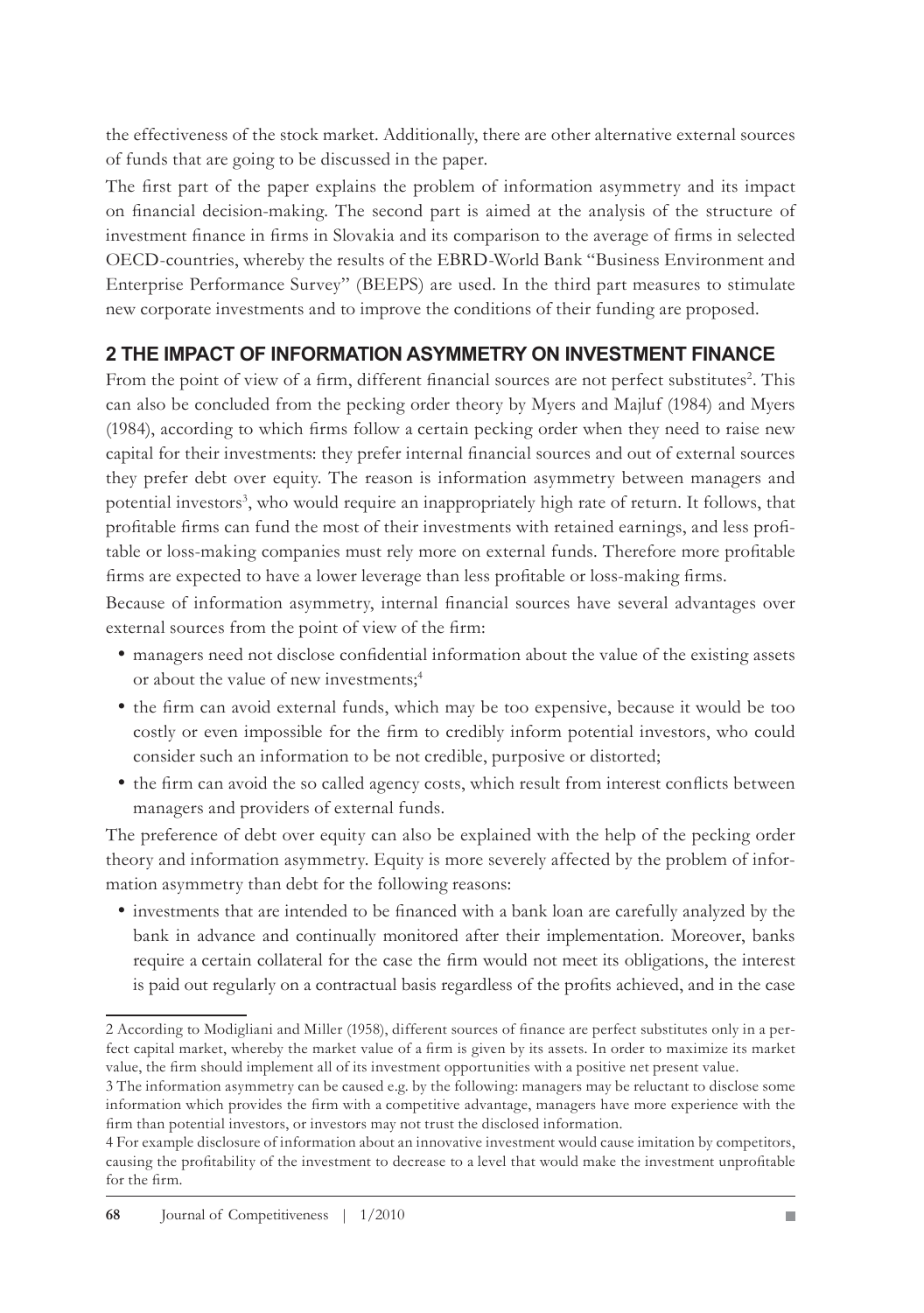of the firm's liquidation creditors have a preferential right to the profit achieved by selling its assets;

equity issue can be considered as an inability of the firm to obtain money from other sources: potential investors could conclude, that the intended investment is too risky, or that the firm has already reached its affordable level of indebtedness.

It can be supposed, that the problem of information asymmetry will be the most significant in small (and medium) firms, newly established firms, growing firms, as well as in firms with innovative business that potential investors may consider as too risky, or that may be confidential, so that no imitators appear who would destroy the opportunity of the firm to achieve an acceptable profit from the innovative investment.

In general, such firms will also face problems to fund their potential investments with internal funds, either because the volume of their investments is relatively large, or because their profits have not reached their adequate level yet. Moreover, the access of these firms to external financial sources is limited: because of the problem of information asymmetry and a lack of tangible assets that could serve as collateral, it is difficult for them to obtain a bank credit under acceptable conditions. Issuance of securities can be taken into account only by large companies.

For the reasons mentioned above, such firms are often forced to resort to "informal" sources of funds (e.g. trade credit, financial support from family and friends), especially in the initial phase of their business, when the amount of financial sources needed is relatively small<sup>5</sup>, or they can try to acquire venture capital. Venture capital investors are usually involved in the business of the firm, thereby reducing the problem of information asymmetry and increasing the probability of the firm being successful. After the expiration of the period of time for which the venture capital has been provided, the firm has to rely on internal financial sources and debt finance (bank credits). Thus the "pecking order" of financing seems to be modified in young, small, growing and innovative firms.

# **3 SOURCES OF INVESTMENT FINANCE IN FIRMS IN SLOVAKIA, COMPARED TO THE AVERAGE OF SELECTED OECD-COUNTRIES**

The structure of sources of investment finance is depicted in Fig. 1, based on the results of the BEEPS implemented in the years 2009 and 2005 in selected countries including Slovakia. The results of firms in Slovakia are comparable to the average results of firms in OECD-countries: new investments are mainly financed internally with retained earnings, followed by bank credits; the rest consists of trade credits, external equity and other sources of funds (e.g. leasing, bonds, commercial papers, funds from family, friends and non-financial institutions). The relatively small share of external equity can be explained by the dominant position of banks in the financial system of the analyzed countries and by the low importance of stock markets, burdened with a relatively high degree of information asymmetry. Underdeveloped stock markets

However, financing of long-term investments with such funds could be problematic, because the amount of money raised in this way is relatively small, the repayment period relatively short and the cost relatively high. Therefore such funds are suitable only for acquisition of simple equipment.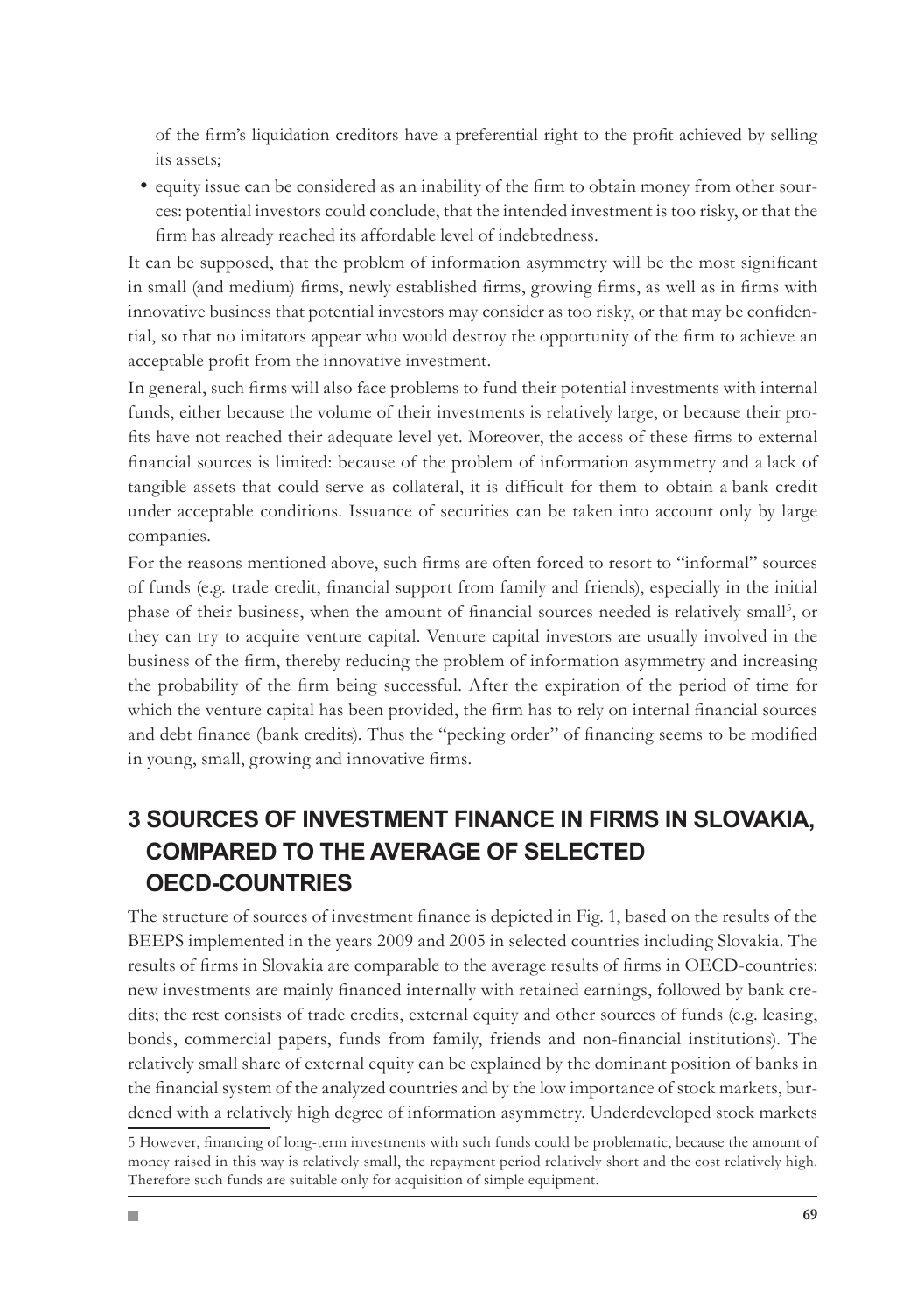cause the owner structure of firms to be relatively concentrated and this can also be one of the reasons for the relatively low share of external equity: the existing owners prefer debt, because taking on new partners would cause a dilution of their shares.



*Fig. 1 – Sources of investment finance in OECD and in Slovakia (SR). Source: author's calculations based on the BEEPS.*

Notes:

\* Average of the following countries: Czech Republic, Greece, Ireland, South Korea, Hungary, Germany, Portugal, Slovak Republic, Spain.

\*\* The 2009-data are not fully comparable to the 2005-data, because the 2009-survey did not contain the category "Other sources". Comparable OECD 2009-data are not available, because for the most of the countries the most recent data available is from the year 2005.

Comparing the data SR 2005 and SR 2009, a relative increase in trade credits (credits from suppliers and advances from customers) is obvious. This could be caused by problems of many firms in Slovakia to obtain funds for their investment, therefore financing a part of their investments with trade credits. However, financing long-term investments with short-term funds could lead to financial problems of the firm.

Although the available data do not contain such information, it can be supposed, that also a part of bank credits are short-term. But the fact that banks prefer to grant short-term credits (because long-term credits are more exposed to the problem of information asymmetry), can be an explanation of the relatively low share of bank credits in the sources of investment finance. Moreover, the problem of information asymmetry can cause long-term credits to be relatively expensive, making intended investments unprofitable for the credit-seeking firms.

The decrease in the share of external equity in firms in Slovakia can be a consequence of the slowing-down privatization process that can be considered to be almost accomplished.

The structure of sources of investment finance also depends on the firm size. From the Fig. 2, based on the results of the BEEPS, it is obvious that in Slovakia medium and large firms raise relatively more bank credits than small firms, whereas small firms tend to use more retained earnings. The more difficult access of small firms to the bank credits is related to the problem of information asymmetry.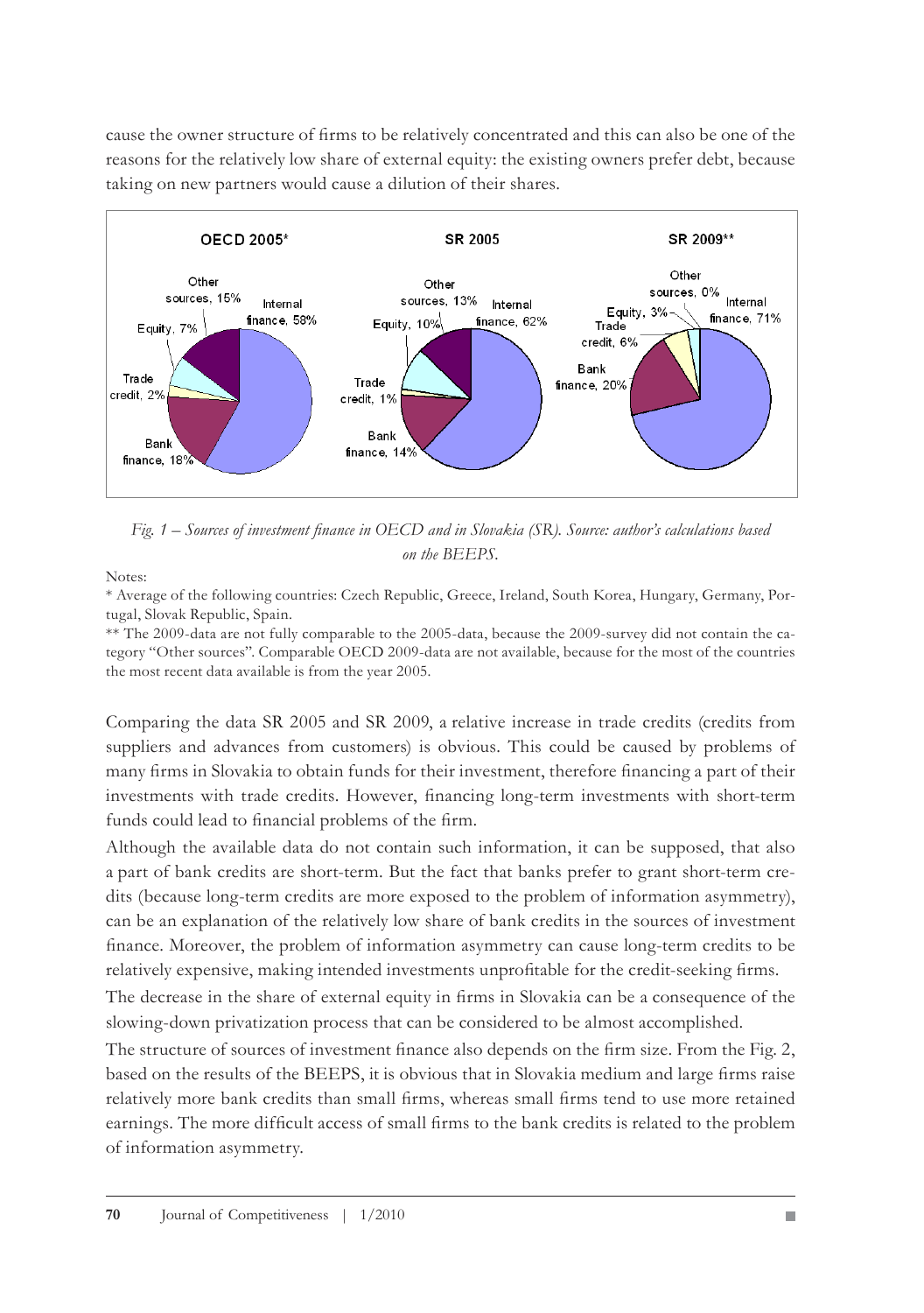

*Fig. 2 – Sources of investment finance in firms in Slovakia in 2009 according to the firm size. Source: author's calculations based on the BEEPS.*

Note: Small firms  $= 1 - 19$  employees, medium firms  $= 20 - 99$  employees, large firms  $= 100$  and more employees.

## **4 STIMULATION OF CORPORATE INVESTMENTS**

Retained earnings as the most important source of investment finance should be stimulated at the macro-level by appropriate measures, aimed at establishing and maintaining a direct relationship between firms' profits and investments (e.g. by a lower income tax rate, preferential tax treatment of retained earnings, higher depreciation rates).

Corporate investments and their financing can also be stimulated by the favorable legal and institutional framework, ensuring the enforcement of legal rights, creditors' protection, effective bankruptcy proceedings etc. An appropriate level of interest rates should be established by the monetary and fiscal policy: too high interest rates would reduce corporate profits, whereas too low interest rates would reduce the savings in commercial banks and would not be attractive for foreign investors. The banking system should also function properly, so that interest spreads are reduced and banks are more willing to provide long-term investment credits.

The access to the EU-funds and to the various forms of state assistance<sup>6</sup> can help to reduce the problem of information asymmetry and enhance innovative projects and activities in strategically important fields. The costs of such measures are expected to be weighted out by benefits for the society as a whole, given by the overall increase in investments, as well as by the income effect, including higher tax revenues.

As it is obvious from the results presented above, small and medium enterprises (SME) use relatively less bank credits and are more relying on retained earnings as compared to large companies. This is not because they prefer retained earnings, but because they often do not have other alternative for the reason of information asymmetry. With regard to these facts and also with regard to the fact that SME comprise a considerable share in the overall employment, state support should be primarily oriented at this group of companies. According to Šúbertová

For example loans by state-owned financial institutions, interest subsidies, investment subsidies, grants for newly created working places, credit guarantees by state, refinancing of commercial loans, syndicated loans by commercial and state banks, support of venture capital funds.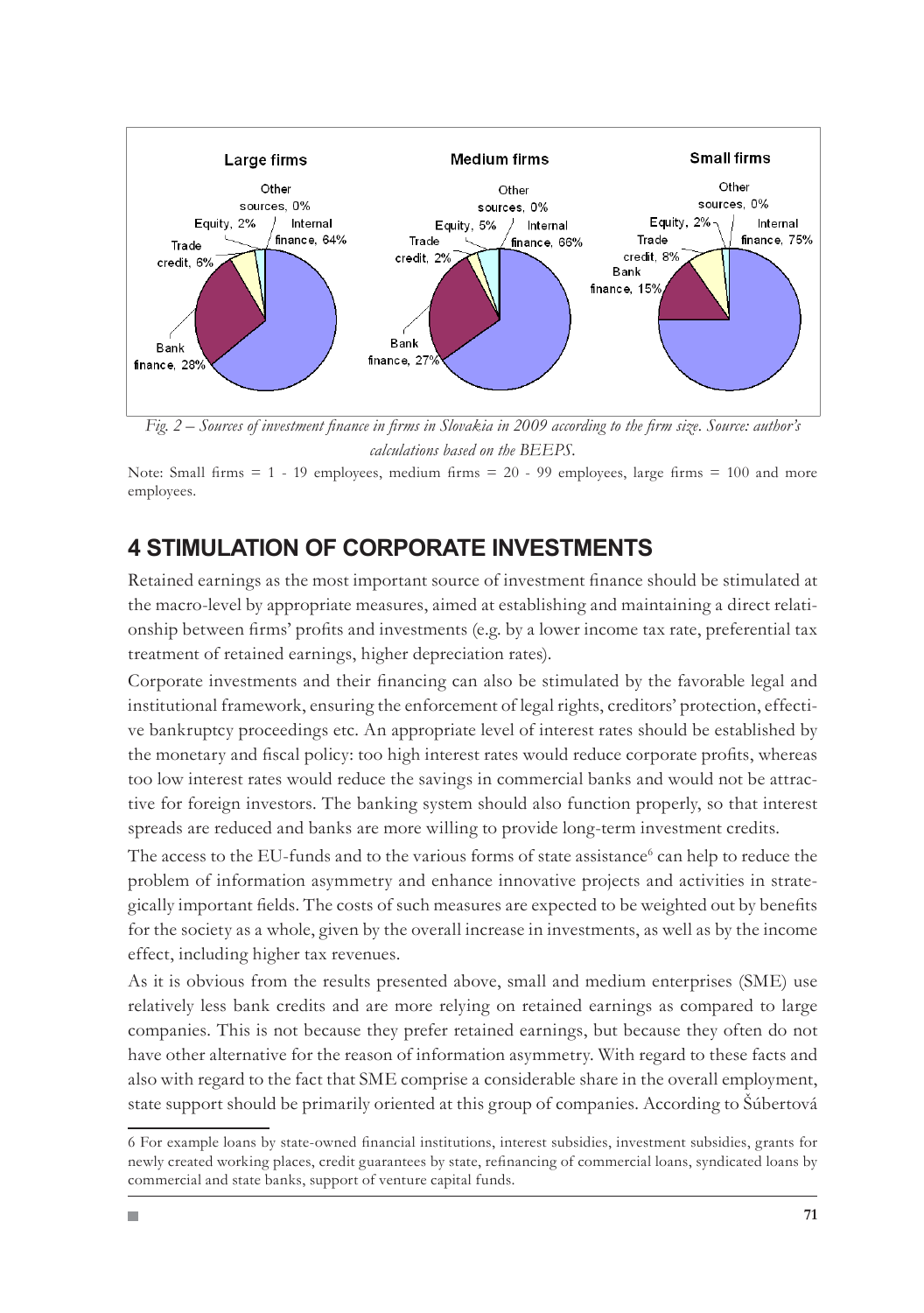(2009), "Slovak SME are expected to reinitiate the growing trend of expansion of business activities, when they have sufficient funds, adequate information and less administration" . Additionally to suitable framework conditions to conduct business, it is also essential for SME to establish and maintain good relations with commercial banks, thereby reducing the problem of information asymmetry.

## **5 CONCLUSION**

The differences in the relative importance of various financial sources result from the information asymmetry between managers and potential providers of external funds. The information asymmetry is related both to the value of the existing assets of the firm, as well as to the viability of investment opportunities. It is a form of capital market ineffectiveness that causes the inability of capital market to allocate funds into the most productive investment opportunities. Especially small, young, growing and innovative firms suffer from this problem.

From the pecking order theory based on information asymmetry, as well as from the BEEPS findings it follows that firms generally prefer internal financial sources. Bank credits are generally the most preferred external source of investment finance in firms in Slovakia, as well as in firms in OECD-countries in general, whereas the importance of external equity is relatively low. The BEEPS findings have also confirmed that large and medium firms in Slovakia obtain relatively more bank credits, whereas small firms tend to rely more on retained earnings.

Corporate investments and their financing can be stimulated by a suitable macroeconomic, legislative and institutional framework, by an effective system of state support, as well as by enhancement of alternative sources of finance like for example the EU-funds and venture capital. Increased attention is to be paid to the SME.

### References

- EBRD-*World Bank Business Environment and Enterprise Performance Survey* (BEEPS) 2010 [onli-1. ne]. Washington DC : International Finance Corporation, 2010 [cit. 2010-05-01]. Dostupné na internete: <http://www.enterprisesurveys.org>.
- HALL, B.H. The Financing of Research and Development [online]. In *Working Paper* No. 2. E01-311. Berkeley : University of California at Berkeley, 2002. [cit. 2010-05-01]. Dostupné na internete: <http://129.3.20.41/eps/fin/papers/0303/0303003.pdf>.
- KRIŠTOFÍK, P., KANDEROVÁ, M. The Impact of Financial Reform on Slovak Firms' 3. Corporate Capital Structure. In *Ekonomický časopis=Journal of economics*. ISSN 0013-3035, 2009, no. 9, p. 891-902.
- 4. MODIGLIANI, F., MILLER, M.H. The Cost of Capital, Corporation Finance, and the Theory of Investment. In *American Economic Review*, 1958, no. 48, p. 261-297.
- MYERS, S. C., MAJLUF, N.S. Corporate Financing and Investment Decisions When Firms 5. Have Information That Investors Do Not Have. In *Journal of Financial Economics*, 1984, no. 13, p. 187-221.
- MYERS, S. C. The Capital Structure Puzzle. In *Journal of Finance*, 1984, no. 39, p. 575-592. 6.

Author's translation.